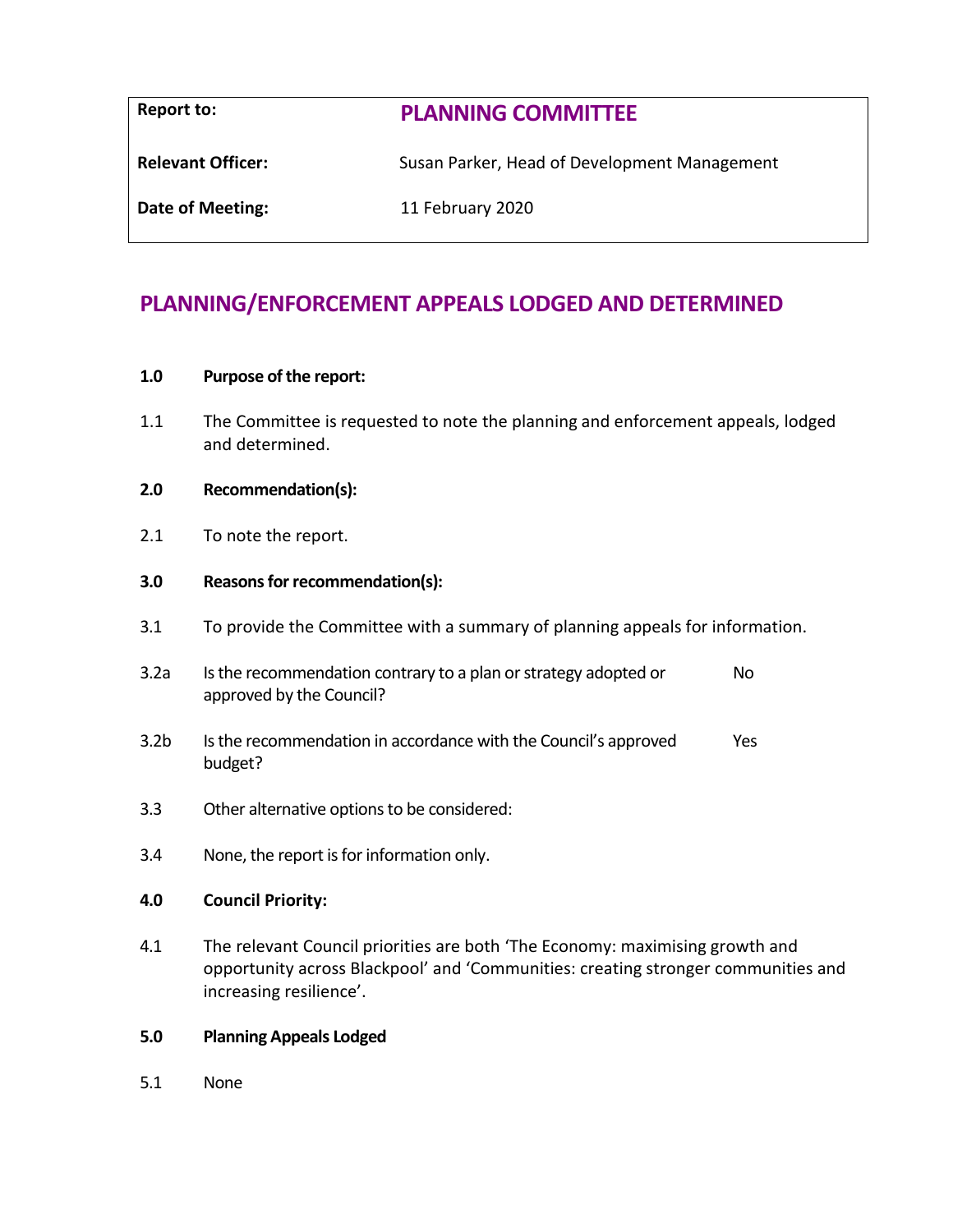# **5.2 Planning/Enforcement Appeals Determined**

# 5.2.1 19/0331 2 Moss Way, Blackpool – Proposal for the erection of a single storey side extension.

# 5.2.2 Appeal Dismissed

5.2.3 The Inspector agreed that the main issue is the effect of the proposed development on the character and appearance of the area. She agreed that the single storey extension would be set back from the front elevation facing Moss Way and it would be subservient to the host property, however, while it would not extend to the footway, the proposal would protrude forward beyond the elevations of properties facing Lowfield Road. Consequently, by virtue of its size and siting, the proposal would be a prominent feature that would disrupt the consistency of the streetscene and would not accord with the Council's adopted Supplementary Planning Document.

She stated that irrespective of the use of materials to match the host property, the proposal would be an uncharacteristic form of development that would not relate well to its surroundings.

She concluded that the proposal would conflict with the development plan and there are no materials considerations that would outweigh that conflict, therefore the appeal should be dismissed.

- 5.2.4 The Planning Inspectorate decision letter can be viewed online at <https://idoxpa.blackpool.gov.uk/online-applications/>
- 5.2.5 19/0357 39 Melbourne Avenue, Blackpool proposal for erection of single storey side extension.
- 5.2.6 Appeal allowed
- 5.2.7 The Inspector agreed the main issue is the effect of the proposal on the character and appearance of the area. He stated that the extension would be single storey and of a modest size. Although it would take up most of the side garden of the house, a gap of just 1 metre to the boundary would be retained. Given the limited scale of the extension and taking account of the existing character of the street in this location, the proposal would not result in a significant reduction in the sense of openness at the entrance to Canberra Close and would not undermine the spacious feel of the area. The Inspector concluded that the proposal would not cause harm to the character and appearance of the area and the appeal should succeed and planning permission be granted.